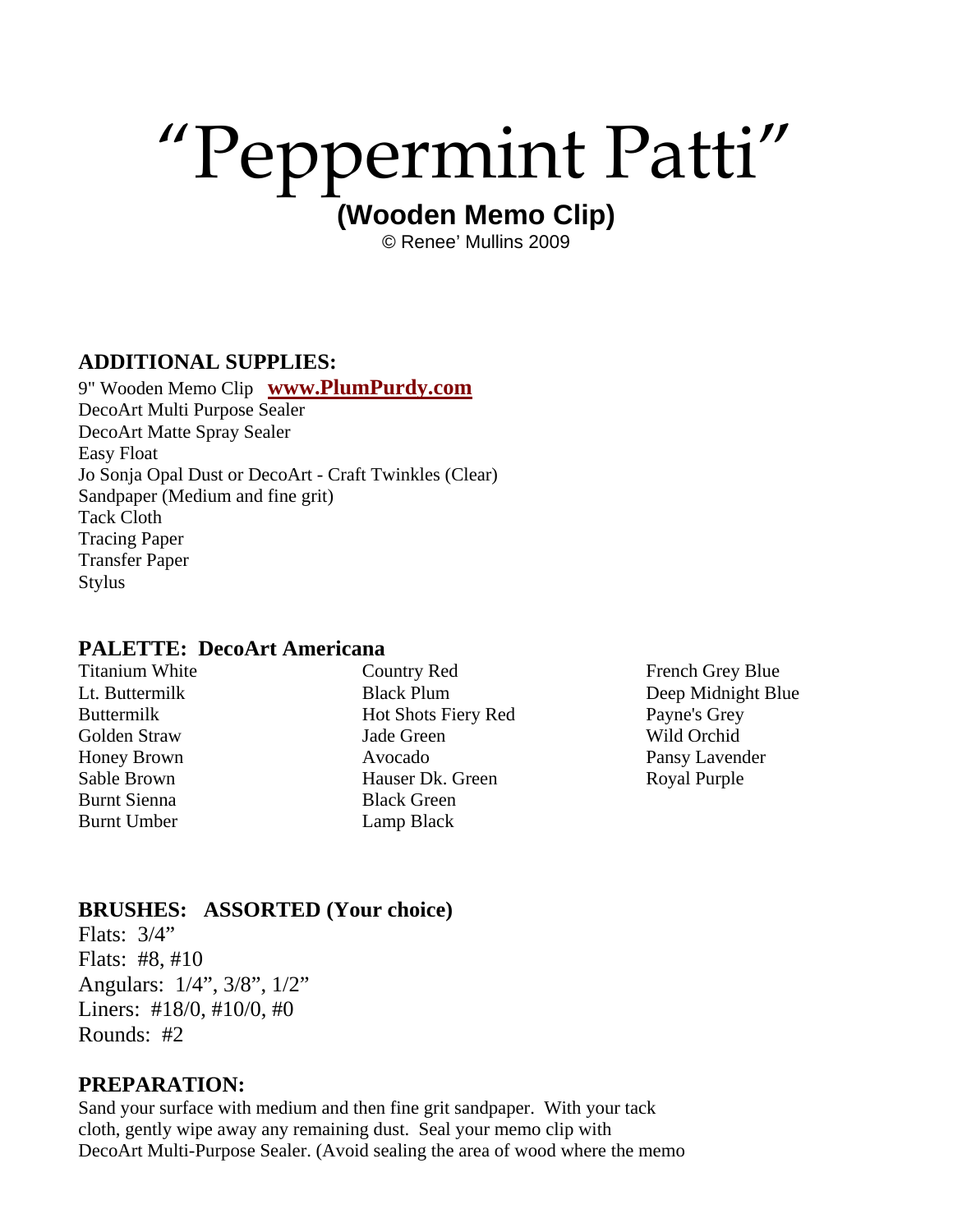clip closes together….the sealer may bond the wood together.) When the sealer dries, take your fine grit sandpaper and sand lightly to knock off any raised wood grain. Again, gently wipe away any remaining dust with your tack cloth. TIME TO PAINT!

#### **PAINTING INSTRUCTIONS:**

**Night sky:** Base with French Grey Blue. Shade around the candy cane, gingerbread, and around the edges with Deep Midnight Blue. Deepen the shading with Payne's Grey. (Base coat and paint the other sides of the memo clip surfaces with Deep Midnight Blue). Dot the snow and paint the snowflakes with Titanium White. Base the moon with Lt. Buttermilk. Highlight around the inside curve with Titanium White. Float a thin wash of Golden Straw along the outside curve of the moon. Apply a little of the Jo Sonja Opal Dust to the moon for a little sparkle.

**Gingerbread:** Base the gingerbread with Honey Brown. (See Teacher's Tip at the bottom of these instructions on how to keep a lighter color when painting a gingerbread.) Shade with Burnt Sienna. Deepen the shading in areas with Burnt Umber. Float the cheeks with Country Red. Paint the icing with Lt. Buttermilk. Paint the eyes and dot the chest with Lamp Black. With Titanium White, place highlight dots on each cheek, in each eye, and on each dot on the chest.

**Scarf:** Base the scarf with Wild Orchid. Shade with Pansy Lavender.

Deepen the shading with Royal Purple. With your stylus and Jade Green, dot the scarf. Paint the fringe in two layers. Paint the first layer with Royal Purple. Paint the second layer to highlight with Wild Orchid, making sure not to completely cover the first layer.

**Heart:** Base the heart with Country Red. Shade the right side with Black Plum. Highlight the left side with Hot Shots Fiery Red. Dot the hole and the string the heart hangs on with Lamp Black. Paint the stitching with Lt. Buttermilk.

**Candy Cane:** Base the entire candy cane with Buttermilk. Transfer the sections onto the candy cane. Undercoat the red sections with Jade Green. (Yes, Jade Green... I will explain why under teacher's tip at the bottom of these instructions.) Go back and base over the Jade Green with Country Red. Shade down each side of the Country Red sections with Black Plum. Shade down each side of the Buttermilk sections with Sable Brown. Paint the thin stripes on the Buttermilk sections with Hauser Dk. Green. Paint the thin highlight line along the length of the candy cane with Titanium White. Paint the snow along the top of the candy cane with Lt. Buttermilk. Highlight along the top of the snow with Titanium White. Using your Jo Sonja Opal Dust, dab onto the snow along the top of the candy cane. I did this after I finished all of the holly leaves, pine, and berries.

**Holly leaves, pine, and berries:** Base the leaves with Jade Green. Shade the leaves with Avocado. Deepen the shading and paint the thin vein lines with Black Green. Paint the pine in two layers. Paint the first layer with Black Green. Paint the second layer with Jade Green to highlight, making sure not to completely cover the first layer. Undercoat the berries with Jade Green. Base the berries with Country Red. Shade the berries with Black Plum. Highlight the berries with Hot Shots Fiery Red. Dot a highlight on each berry with Titanium White.

#### **FINISHING**

Erase any pencil markings with a kneaded eraser. (See Teacher's Tips.) Spray your finished painting with several light coats of DecoArt Matte Spray Sealer. I like the Matte Spray Sealer because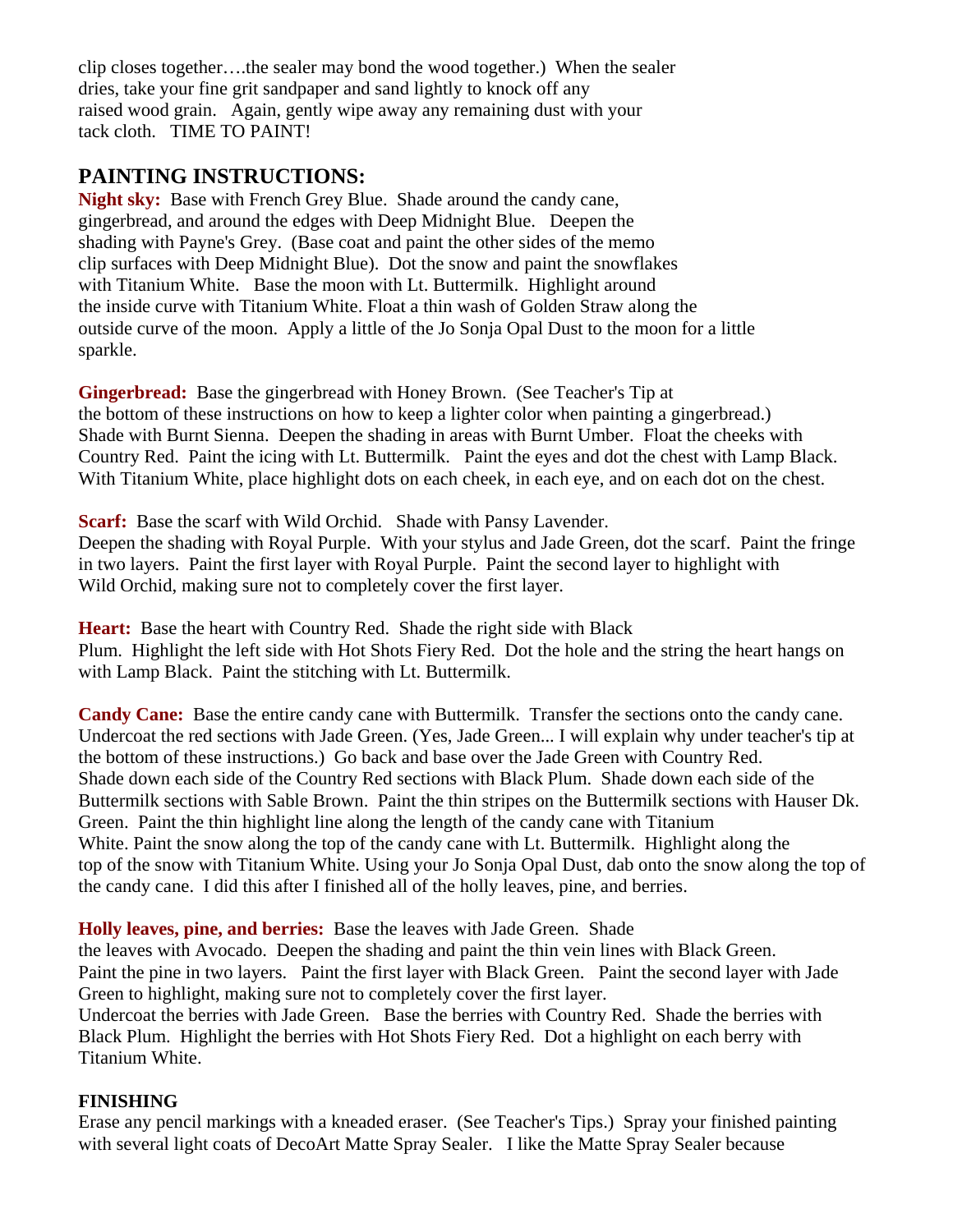it is easy, and not too shiny. Some prefer the brush on varnish, which is also another way to finish your project. It's just a matter of preference.

I hope you will have lots of fun painting "Peppermint Patti"!

### **TEACHER'S TIPS:**

**How to keep your gingerbread man light in color.** You can thin your paint with your clean water that has been conditioned with Easy Float to ink consistancy (Easy Float makes the paint glide along your surface a little easier) or you can mix your paint with Faux Glazing Medium. Base with several thin coats to achieve the base color you want to start with. I always keep mine light and then proceed to darken with the shading.

**Undercoating with Jade Green:** I find that most "red" colors can be transparent and takes many, many coats to achieve a solid coverage. If you will undercoat your red areas with a "green" paint, such as Jade Green, it will not take as many coats of "red paint" to cover AND your red will be more vibrant!

**Using a kneaded eraser**: A kneaded eraser will not lift the color of your paint off like a "gum" or pink eraser will. Also, it will not leave crumbs. You can find a kneaded eraser in the art section with the pencils in your local art store or hobby/craft store. This is what one looks like.



After you use your eraser, pull and mesh together like you would putty...this keeps the eraser soft and clean.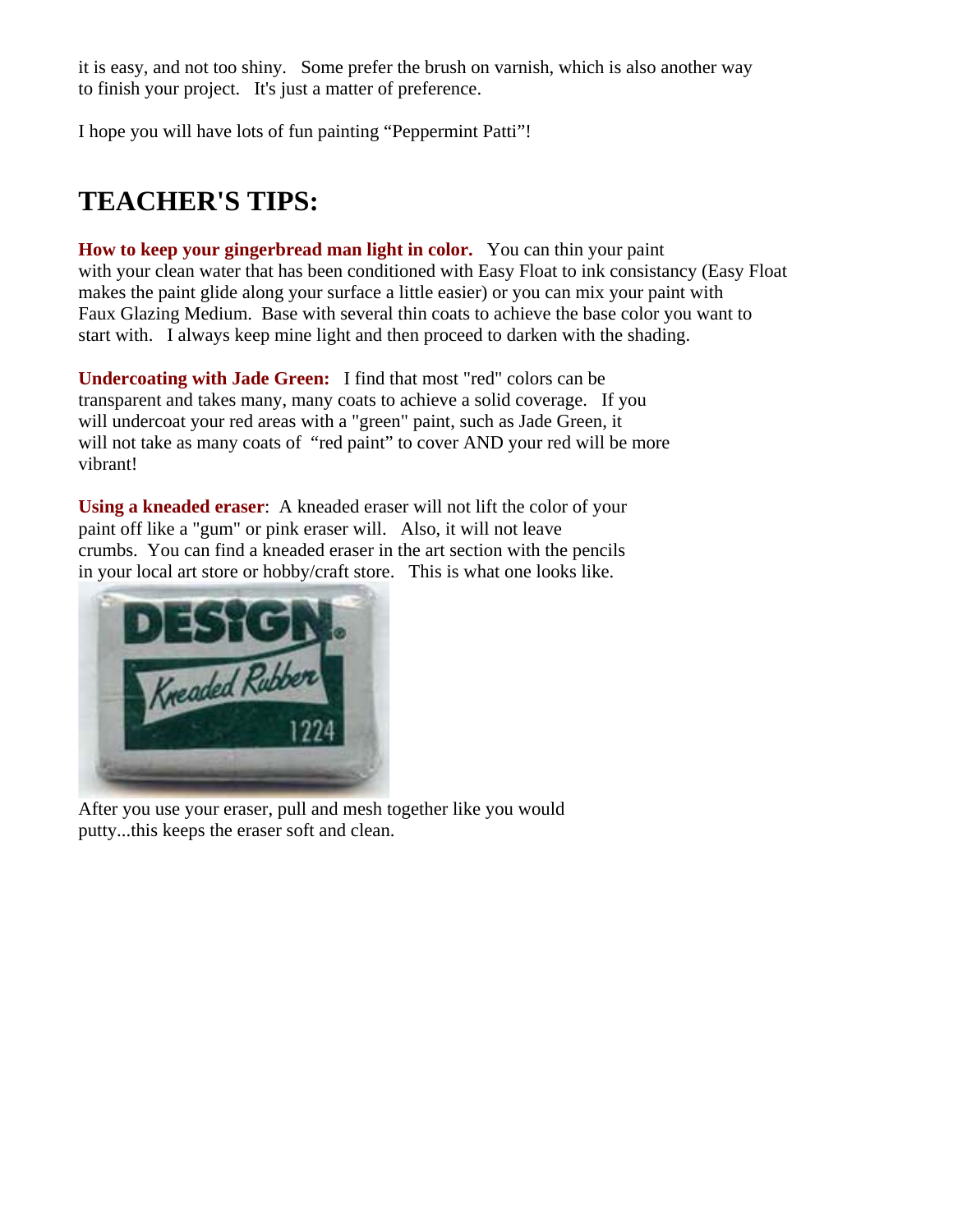